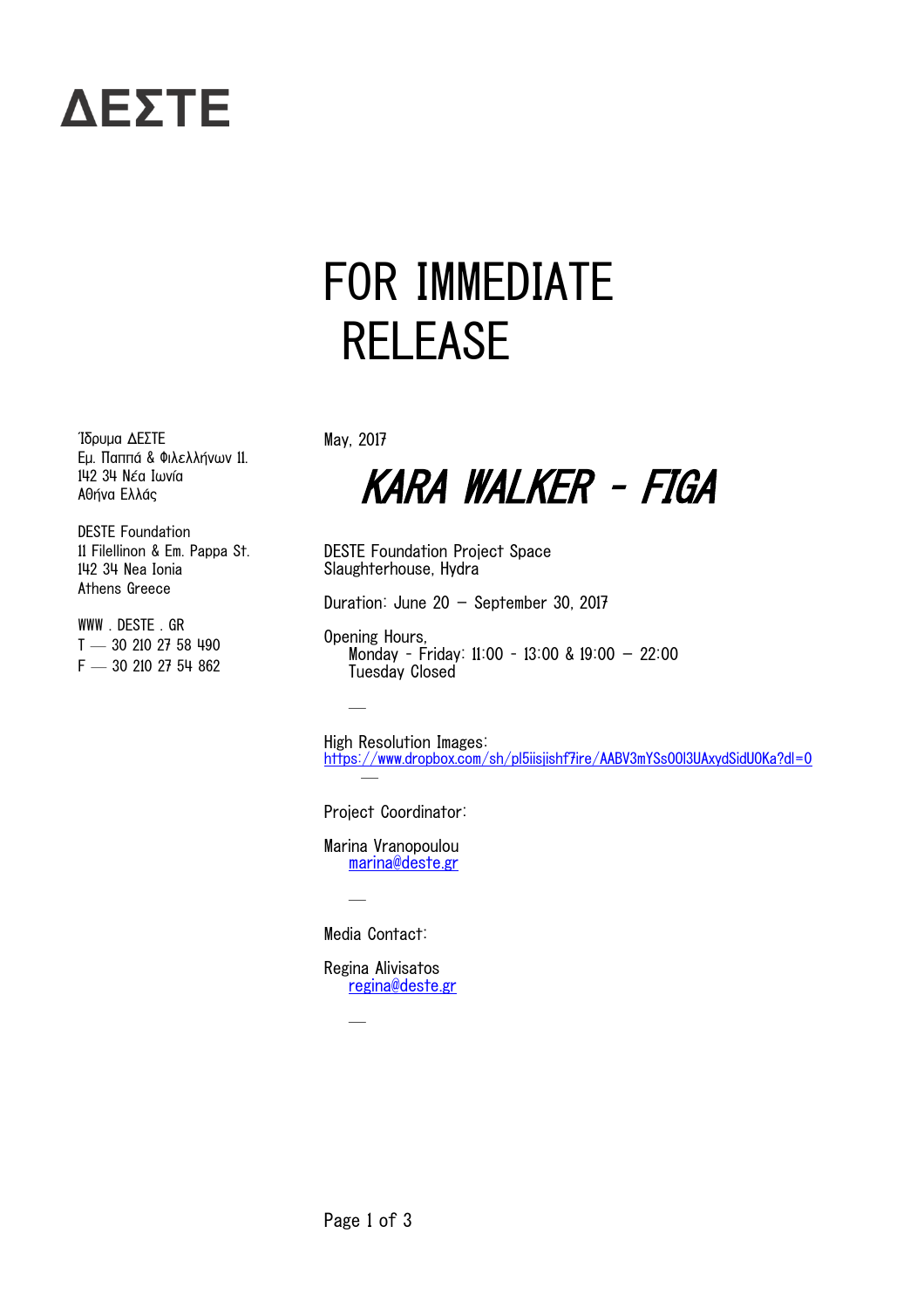

Ίδρυµα ∆ΕΣΤΕ Εµ. Παππά & Φιλελλήνων 11. 142 34 Νέα Ιωνία ΑΘήνα Ελλάς

DESTE Foundation 11 Filellinon & Em. Pappa St. 142 34 Nea Ionia Athens Greece

WWW . DESTE . GR T — 30 210 27 58 490 F — 30 210 27 54 862 Every summer since 2009, DESTE has invited an artist or group of artists to create an exhibition in the Foundation's Project Space, a former slaughterhouse on the island of Hydra. This year, DESTE is happy to present a site-specific project by Kara Walker.

The project will transport  $Figa$ , the left hand of the sphinx-like monument of the A Subtlety installation, made with polystyrene and sugar, from its "new world" location at the Domino Sugar Factory in New York to Greece, the birthplace of Western civilization. Configured into a fist with thumb thrust between the index and middle fingers (known as the "fig sign"), the Figa has multiple meanings across culture and history, from Ancient Greece and Rome into the modern era. While it is generally thought of as a very rude sign, it also has magical properties as an emblem of fertility and protection against the evil eye.

In its new location, the sculpture's transformation from art object to holy relic will be completed by further applying copious amounts of sugar to its surface in a collective act of "sweetening" the loss of home, country, ideology, or faith that is our global zeitgeist. Appealing to the condition of slaves, migrants, refugees, outcasts, and marginalized peoples, Figa, like A Subtlety before her, draws on the pilgrim spirit in all of us that seeks spiritual and material fulfillment at the end of a catastrophic journey.